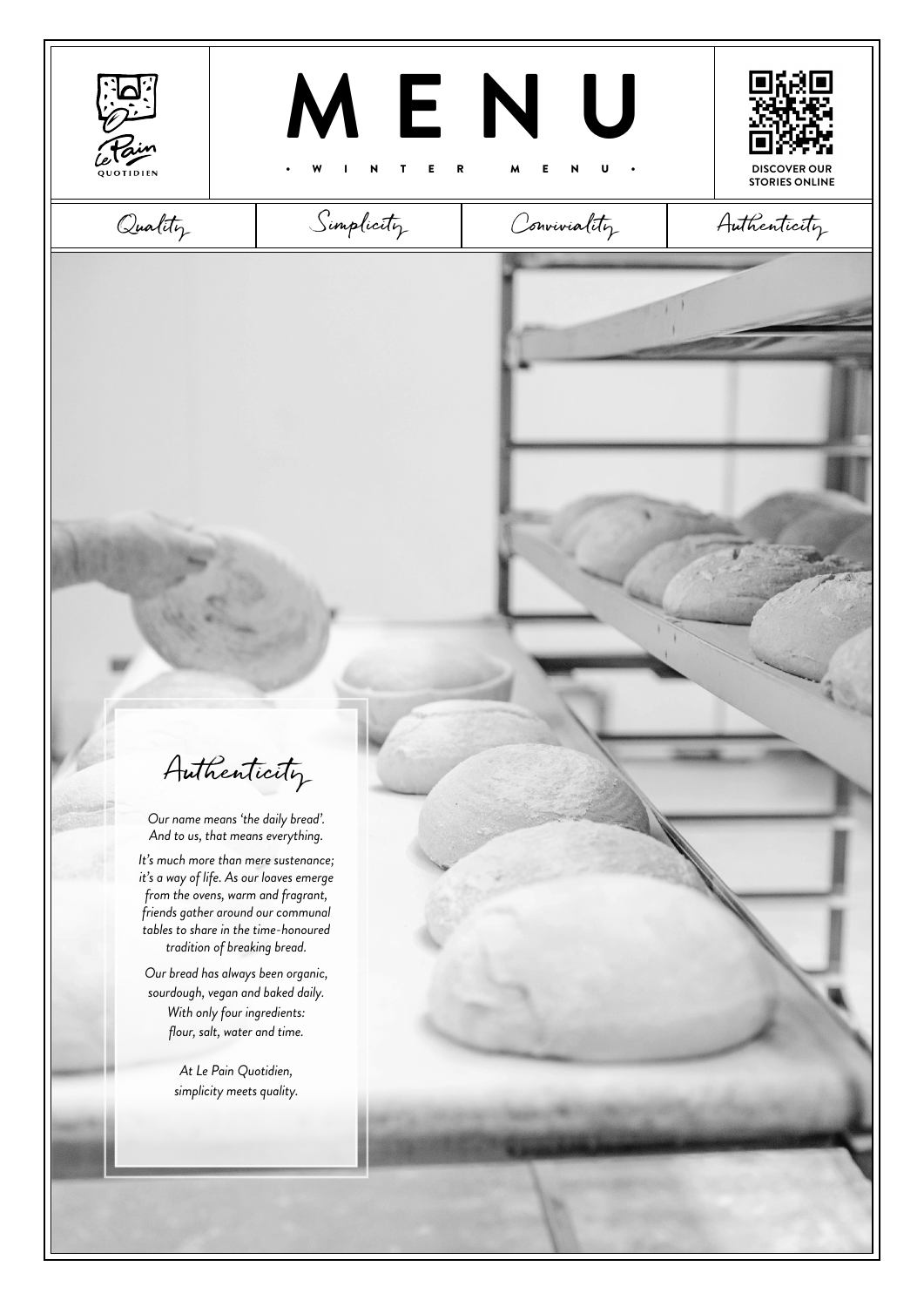Breakfast & Brunch Organic Eggs

*Served with our butter, jams and spreads*

| LE PAIN QUOTIDIEN BREAKFAST<br>pain au chocolat or croissant,<br>bread and baguette, soft boiled egg, orange juice<br>or apple juice and a hot drink                  | Q50         |
|-----------------------------------------------------------------------------------------------------------------------------------------------------------------------|-------------|
| LE PAIN QUOTIDIEN BREAKFAST MINI<br>pain au chocolat or croissant, orange juice<br>or apple juice and a hot drink                                                     | 695         |
| <b>PAIN PERDU</b><br>prepared with our brioche, served with<br>• fresh fruit, maple syrup and Greek yoghurt<br>• free range bacon, maple syrup and Greek yoghurt 1050 | <b>g</b> 75 |
|                                                                                                                                                                       |             |

## **HAM & CHEESE CROISSANT 650**

Hepburn's free range ham and aged gouda cheese

## **BRUNCH**

pain au chocolat or croissant, bread and baguette, soft boiled egg, a hot drink and choose either an apple juice, orange juice or peach Bellini

## **Choose either:**

| <b>FARMER</b>                                  | 1225 |
|------------------------------------------------|------|
| Hepburn's free range ham and aged gouda cheese |      |
| <b>ANGLER</b>                                  | 1275 |
| Severn & Wye cold smoked salmon                |      |
| <b>VEGETARIAN</b>                              | 1150 |
| roast tomatoes & roast mushrooms               |      |

Cereals, Fresh Fruits & Yoghurt

| <b>GRANOLA PARFAIT</b> <sup>N</sup>                   | 650 |
|-------------------------------------------------------|-----|
| with apple compote, fresh fruits and Greek yoghurt    |     |
| <b>FRESH FRUIT SALAD</b>                              | 575 |
| mixed fruits and mint                                 |     |
| VEGAN APPLE & CINNAMON CHIA PUDDING GF 625            |     |
| topped with soya yoghurt, apple compote,              |     |
| granola, blackberries and pomegranate seeds           |     |
| <b>VEGAN OATMEAL</b>                                  | 575 |
| topped with apple compote, granola, mixed berries     |     |
| and mint                                              |     |
| <b>VEGAN OVERNIGHT OATS N</b>                         | 600 |
| topped with soya yoghurt, granola, figs, maple syrup, |     |
| pumpkin and pomegranate seeds                         |     |

| <b>SOFT BOILED EGGS (1 OR 2)</b><br>served with bread | 250   450 |
|-------------------------------------------------------|-----------|
| <b>SCRAMBLED EGGS</b><br>served with bread            | 700       |
| <b>ADDITIONAL SIDE</b>                                |           |
| · roast mushroom · roast tomato                       | $+2^{00}$ |
| · avocado half · aged gouda cheese                    | $+200$    |
| • Hepburn's free range ham                            | $+350$    |
| $\cdot$ cold smoked salmon $\cdot$ Hepburn's bacon    | $+350$    |
| <b>BAKED EGGS</b>                                     | 950       |
| with baby spinach, mushroom, tomato, red onion,       |           |
| avocado, parmesan, sriracha sauce and baguette        |           |

*We want to create healthy food that is good for our guests and the planet. We are Food Made Good members of the Sustainable Restaurant Association.* 

*Our meat is all from free range British farms and our fish is approved by the Marine Stewardship Council. Our eggs are organic and sourced from British farms.*



## *Download the My Pain Quotidien App*



*Join our family and sign up to our app. For every £ you spend at Le Pain Quotidien, you are rewarded with 10 points. You can use your collected points to get exclusive benefits and delicious rewards, like pastries, coffee or lunch on the house.*

Viennoiseries

*All our viennoiseries are served with our jams and spreads*

| <b>BAKERS BASKET</b><br>selection of our organic breads | SMALL   LARGE<br>$6^{50}$   9 <sup>50</sup> |
|---------------------------------------------------------|---------------------------------------------|
|                                                         |                                             |
| <b>CHOCOLATE CHIP MUFFIN</b>                            | 395                                         |
| <b>VEGAN BLUEBERRY MUFFIN N</b>                         | 395                                         |
| SPELT AND BANANA MUFFIN N                               | $3^{75}$                                    |
| <b>VEGAN ROCKET PESTO SWIRL N</b>                       | 495                                         |
| <b>VEGAN CINNAMON SWIRL N</b>                           | 375                                         |
| <b>VEGAN PAIN AU RAISIN N</b>                           | 350                                         |
| <b>VEGAN HAZELNUT &amp; RAISIN FLUTE N</b>              | 375                                         |
| <b>PAIN AU CHOCOLAT</b>                                 | $3^{25}$                                    |
| ALMOND CROISSANT <sup>N</sup>                           | $3^{75}$                                    |
| <b>VEGAN CROISSANT</b>                                  | $2^{75}$                                    |
| <b>CROISSANT</b>                                        | 275                                         |
|                                                         |                                             |

Before you order, please let us know if you have any allergies or intolerances. We're a bakery so items that don't contain gluten may contain traces. We mark GF on all our bakery and patisserie and serve GF bread which can replace any toast or bread. We add an optional service charge of 10% to all orders. If you do not wish to pay this service charge, please ask a member of the team and we will remove it.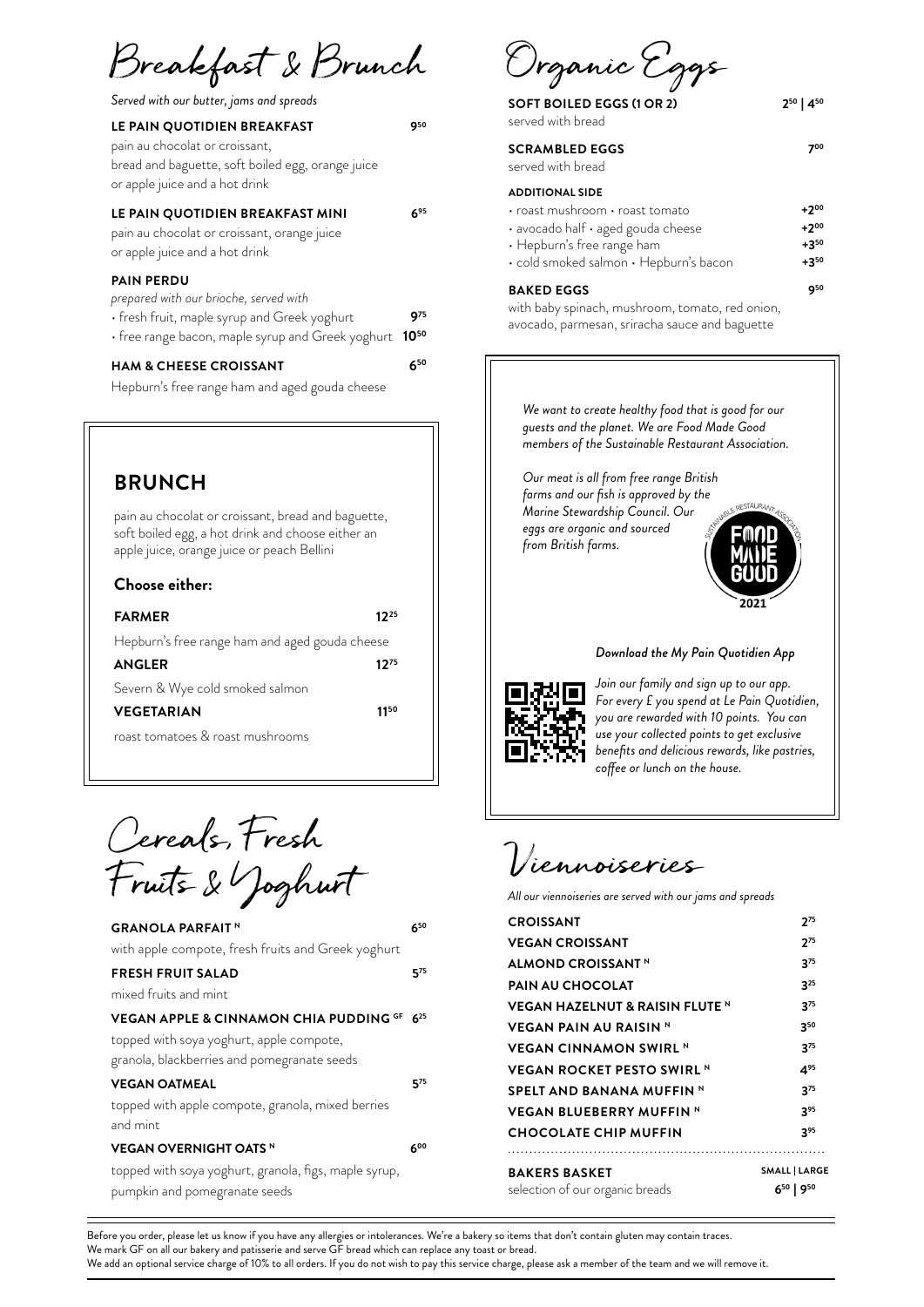Tartines

| A Belgian classic served on our sourdough bread                                                                            |      |
|----------------------------------------------------------------------------------------------------------------------------|------|
| <b>CHICKEN CLUB</b><br>smoked chicken, crispy bacon, apple,<br>and tarragon crème fraiche                                  | 1150 |
| <b>SEVERN &amp; WYE SMOKED SALMON</b><br>cold smoked salmon, dill dressing,<br>pickled cucumber, radishes and dill         | 1050 |
| <b>VEGAN MINT PEA HUMMUS</b><br>roast beetroot, celeriac, butternut squash,<br>vegan parmesan, sunflower and pumpkin seeds | Q75  |

| <b>OUR FAVORITES</b>                                                                    |             |
|-----------------------------------------------------------------------------------------|-------------|
| <b>BAKERS DAILY LUNCH</b>                                                               | 1450        |
| a bowl of soup, 1/2 tartine of the day                                                  |             |
| and a side salad                                                                        |             |
| <b>BAKED FRENCH ONION SOUP</b><br>with cheddar, parmesan crisp,<br>parsley and croutons | <b>9</b> 95 |
| <b>VEGAN SAFFRON WHITE BEAN,</b>                                                        | 1150        |
| <b>APRICOT AND PEPPER TAGINE</b>                                                        |             |
| served with soya yoghurt, smashed avocado,                                              |             |
| lime, chilli flakes, coriander, spelt bread and baguette                                |             |
| LE PAIN QUOTIDIEN MIXED BOARD                                                           | 1850        |

cold cuts, cheeses, dips and a selection of organic bread

Toasted Tartines

| Served on our signature toasted sourdough bread                                                                                                            |              |
|------------------------------------------------------------------------------------------------------------------------------------------------------------|--------------|
| <b>CROQUE MONSIEUR</b>                                                                                                                                     | 1250         |
| with Hepburn's free range ham, cheese served<br>with tomato salsa and a mixed green salad                                                                  |              |
| <b>CHICKEN &amp; MOZZARELLA</b><br>smoked chicken, mozzarella, courgette,<br>rocket and basil oil                                                          | 1750         |
| <b>VEGAN AVOCADO TOAST</b><br>toasted pumpkin & sunflower seeds, radishes,<br>pickled cucumber and cumin citrus salt<br>• add any of the side dishes below | <b>82</b> 50 |

Sides Dishes

| Add any of the below to your dishes or order as a side |     |
|--------------------------------------------------------|-----|
| <b>POACHED EGG · PORTOBELLO MUSHROOMS</b>              | 200 |
| <b>ROAST TOMATOES - AGED GOUDA CHEESE</b>              | 200 |
| <b>HALF AVOCADO • MIXED GREEN HERB SALAD</b>           | 200 |
|                                                        |     |
| <b>HEPBURN'S FREE RANGE HAM</b>                        | 350 |
| <b>HEPBURN'S BACON</b>                                 | 350 |
| SEVERN & WYE COLD SMOKED SALMON                        | 350 |
| SMASHED AVOCADO                                        | 350 |
| <b>SELECTION OF BREAD AND SPREADS</b>                  | 350 |
|                                                        |     |

*More and more we're choosing to adopt a plant-based diet. This change in attitude towards our diet has not gone unnoticed by us. As a matter of fact, we've been serving up plant-based food and drink within our bakeries for the past 30 years.* 

*Whether you're trying to eat less meat or pack your meals with more produce, the idea of eating vegan can be a big step. Without meat, dairy, and other animal products, you're often left with a plate full of plants — but here at Le Pain Quotidien, we're committed to making this plate an exciting, delicious and nutritious one. Our vibrant vegan pastries and dishes are full of flavour and feature mostly fresh seasonal produce.*

*We've made it easy for you to join us on the journey to eat healthier and vegan. Are you taking this small step with us? And we promise… you won't even know it's vegan!*

*#LPQSmallSteps*

Salads

**SALMON NICOISE 1295** baby gem and spinach with roast red onion, roast peppers, new potatoes, olives, green beans, soft boiled egg, hot smoked salmon and mustard dressing **VEGAN GRAIN BOWL 1150** minted pea bulgur wheat, roast red onion,

roast peppers, butternut squash, beetroot, celeriac, red pepper hummus and seeds

| <b>CHICKEN CAESAR</b> | 1150 |
|-----------------------|------|
|                       |      |

baby gem and spinach with croutons, smoked chicken, crispy bacon, parmesan crisp, soft boiled egg and garlic aioli

Hot Dishes

| <b>QUICHE LORRAINE</b><br>served with a side salad and bread                              | ገ%          |
|-------------------------------------------------------------------------------------------|-------------|
| <b>VEGAN ROAST RED ONION</b><br>& MUSHROOM QUICHE N<br>served with a side salad and bread | <b>9</b> 95 |
| <b>VEGAN SOUP OF THE DAY</b><br>served with a selection of spelt bread and baguette       | 750         |
| <b>CHICKEN, LENTIL &amp; HARICOT BEAN STEW</b><br>served with a selection of our breads   | 1350        |
| <b>VEGAN ROCKET PESTO SWIRLN</b><br>with minted pea bulgur wheat and mixed leaves         | 1100        |

Le Pain Quotidien is a national living wage employer, with all roles being paid more than the statutory minimum and all of the service charge that is collected goes straight to our teams.

**All organic ingredients are certified by Certisys.** Price include VAT